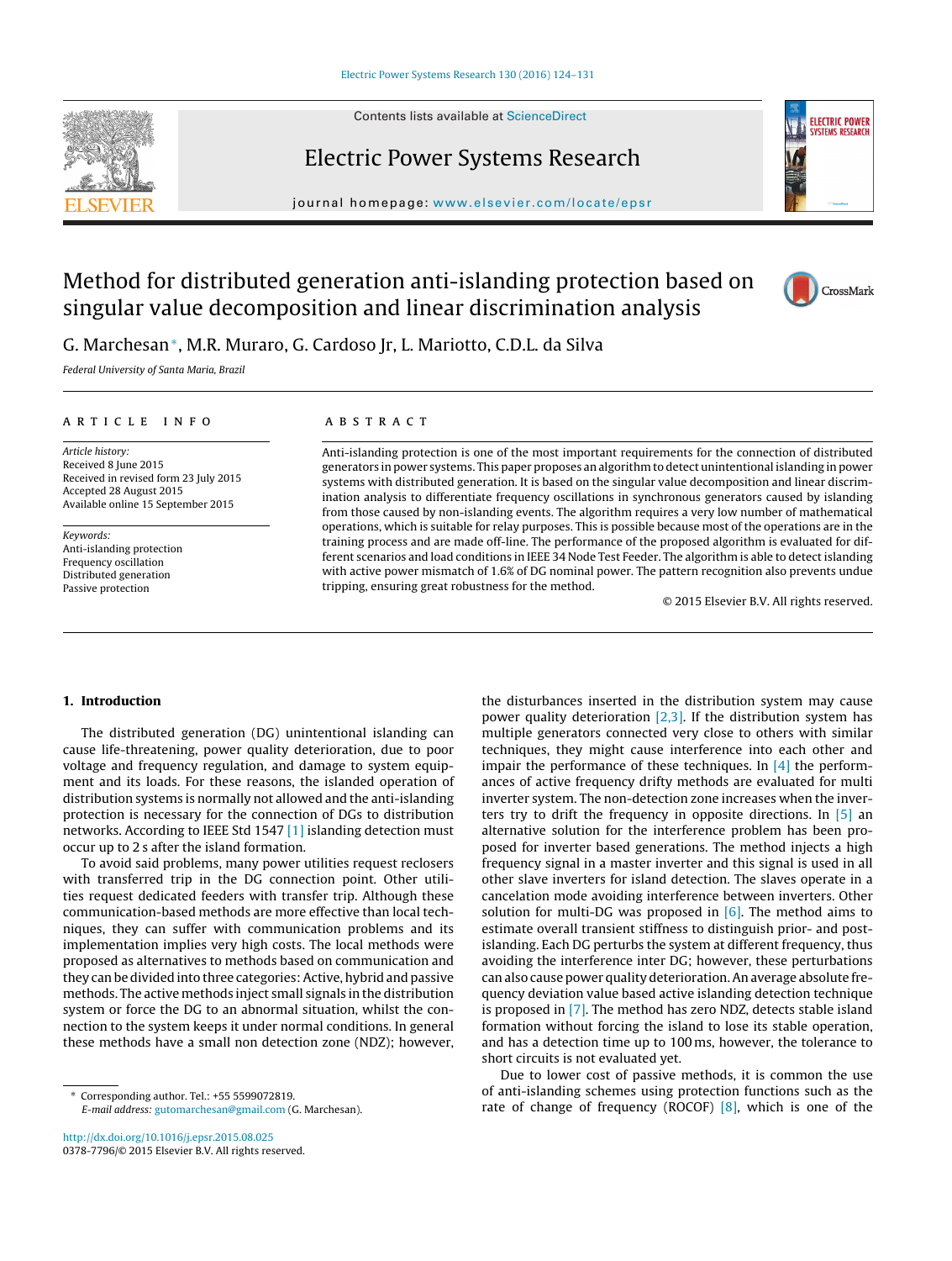fastest passive protection algorithms used in relays for islanding detection. Other techniques such as under/over-frequency, under/over-voltage [\[9\],](#page--1-0) and vector-surge [\[8\]](#page--1-0) are also used, although these techniques are effective for islanding conditions with large power imbalance, passive methods may fail or spend too much time detecting low power imbalance. In addition, events like short circuits and switching of large blocks of load can cause islanding erroneous islanding detection. In [\[10\],](#page--1-0) an Island detection method for inverter connected generators based on a dynamic estimator is proposed, which measures the current amplitude and phase.

Aiming to get the best sides of active and passive methods, the hybrid methods often use a passive method that identifies a transient condition and the DG starts to cause a disturbance to destabilize parameters in case of islanding. Hybrid techniques also have been proposed [\[11\].](#page--1-0) The technique changes GD active power only when it cannot differentiate clearly islanding from other events, thus making the islanding detection easier. In [\[12\],](#page--1-0) the method uses a ROCOF relay to decide when the DG frequency set is changed. The main problem with hybrid methods is they still depend on passive method threshold.

A passive technique based on decision tree was proposed in  $[13]$ , but it uses a very large set of parameters which hinders its implementation. Wavelet has also been used in an intelligent technique proposed in [\[14,15\].](#page--1-0) The wavelets extract voltage and current features and use a decision tree to identify the islanding. The method proposed by [\[14\]](#page--1-0) uses a very large data set for training, which is a hard work considering that the method should be retrained at each topology change. In [\[16\],](#page--1-0) a wavelet design for island detection is proposed. The algorithm is simpler than  $[14,15]$  and has lower computational effort using only the voltage and six wavelet coefficients.

Techniques based on synchronous machine oscillation frequency estimation are proposed by [\[17,18\].](#page--1-0) The methods respectively use windows of 350 ms and 500 ms for estimating damping and oscillation frequency estimation, which demand too much time for islanding detection purposes. The method proposed in [\[17\]](#page--1-0) aims to estimate the signal parameters using a TLS-ESPRIT algorithm. The method needs to minimize a cost function which demands a relatively high processing time. In [\[18\],](#page--1-0) a different solution for estimating damping and frequency of oscillation is proposed using Tufts–Kumaresan method. The method of [\[18\]](#page--1-0) is not recursive, requiring much less computational effort; however, given its large window, the island detection time is more than 600 ms. Although it may be less than the 2 s required by IEEE standard 1547 [\[1\]](#page--1-0) this island detection time may be greater than recloser time. In general, utilities use auto reclosing times around 500 ms, which can result in out of synchronism reclosing.

In this paper, a faster algorithm using smaller windows than previous methods is proposed. As well as [\[17,18\],](#page--1-0) the proposed methodology uses the oscillation frequency to characterize islanding. However, the proposed methods do not use the value of the oscillation frequency, but the shape of the electrical frequency. In other words, the adopted strategy is to use the well-known information that during islanding the frequency behaves like an exponential or a low-frequency oscillation due to the governor effect. During events where the DG is connected to the system, like short circuits and load switching, the frequency oscillates at the damped natural frequency. The frequency is decomposed using singular value decomposition (SVD), and its components are analyzed with linear discrimination analysis (LDA) using the generalized Rayleigh quotient. The main contribution of proposed technique is an improvement in speed when compared with [\[17,18\].](#page--1-0) This was possible since the approach uses a pattern recognition technique with a small window, providing a faster detection.

In the following sections, the mathematical fundamentals regarding synchronous machine model, SVD, LDA, and the proposed algorithm are presented, along with the simulations results.

#### **2. Synchronous machine models**

On a synchronous machine operating in steady state, the relative position between rotor and resulting magnetic field remain almost constant. When a sudden disturbance occurs, the angle between them oscillates dynamically according to the swing equation given  $bv(1)$ .

$$
\frac{2H}{\omega_0}\frac{d^2\delta}{dt^2} + D\frac{d\delta}{dt} = P_m - P_e
$$
\n(1)

where  $\delta$  is the relative rotor angle, t is the time, H is the generator inertia constant, D is the damping coefficient,  $\omega_0$  is the DG synchronous speed, and  $P_m$  and  $P_e$  are mechanical input and electric power output of the DG, respectively.

#### 2.1. Frequency variation during non-islanding events

When a small disturbance occurs in the electrical system, the DG oscillates and returns to its original state after some time. The electrical power injected by DG in the distribution system can be written as

$$
P_{\rm e} = P_{\rm max} \sin \delta \tag{2}
$$

A small perturbation  $\Delta \delta$  in  $\delta$ , from the initial operating position  $\delta_0$  can be represented by

$$
\delta = \delta_0 + \Delta \delta \tag{3}
$$

Due to this perturbation, the swing equation  $(1)$  can be linearized and rewritten as

$$
\frac{2H}{\omega_0}\frac{d^2\Delta\delta}{dt^2} + D\frac{d\Delta\delta}{dt} + P_s\Delta\delta = 0
$$
\n(4)

 $P<sub>s</sub>$  is known as the synchronizing power coefficient and is defined by the equation

$$
P_{\rm s} = P_{\rm max} \cos \delta_0 \tag{5}
$$

Solving the differential equation shown in  $(4)$ ,  $[19]$  shows that the frequency deviation from nominal synchronous speed is given by  $(6)$ .

$$
\Delta \omega = \frac{d\Delta \delta}{dt} = -\frac{\omega_n \Delta \delta(0)}{\sqrt{1 - \varsigma^2}} e^{-\varsigma \omega_n^t} \sin \omega_d^t \tag{6}
$$

where

$$
\omega_d = \omega_n \sqrt{1 - \zeta^2} \tag{7}
$$

$$
\zeta = \frac{D}{2} \sqrt{\frac{\omega_0}{2HP_s}}
$$
\n(8)

$$
\omega_n = \sqrt{\frac{\omega_0}{2H} P_s} \tag{9}
$$

From  $(6)$ , one can see that the frequency is given by a damped sinusoidal waveform.

#### 2.2. Frequency variation during islanding events

During an islanding event, the DG loses connection with the main system and, therefore, the synchronizing coefficient is 0. In this way,  $(4)$  can be rewritten as  $(10)$ .

$$
\frac{2H}{\omega_0} \frac{d^2 \Delta \delta}{dt^2} + D \frac{d \Delta \delta}{dt} = \Delta P \tag{10}
$$